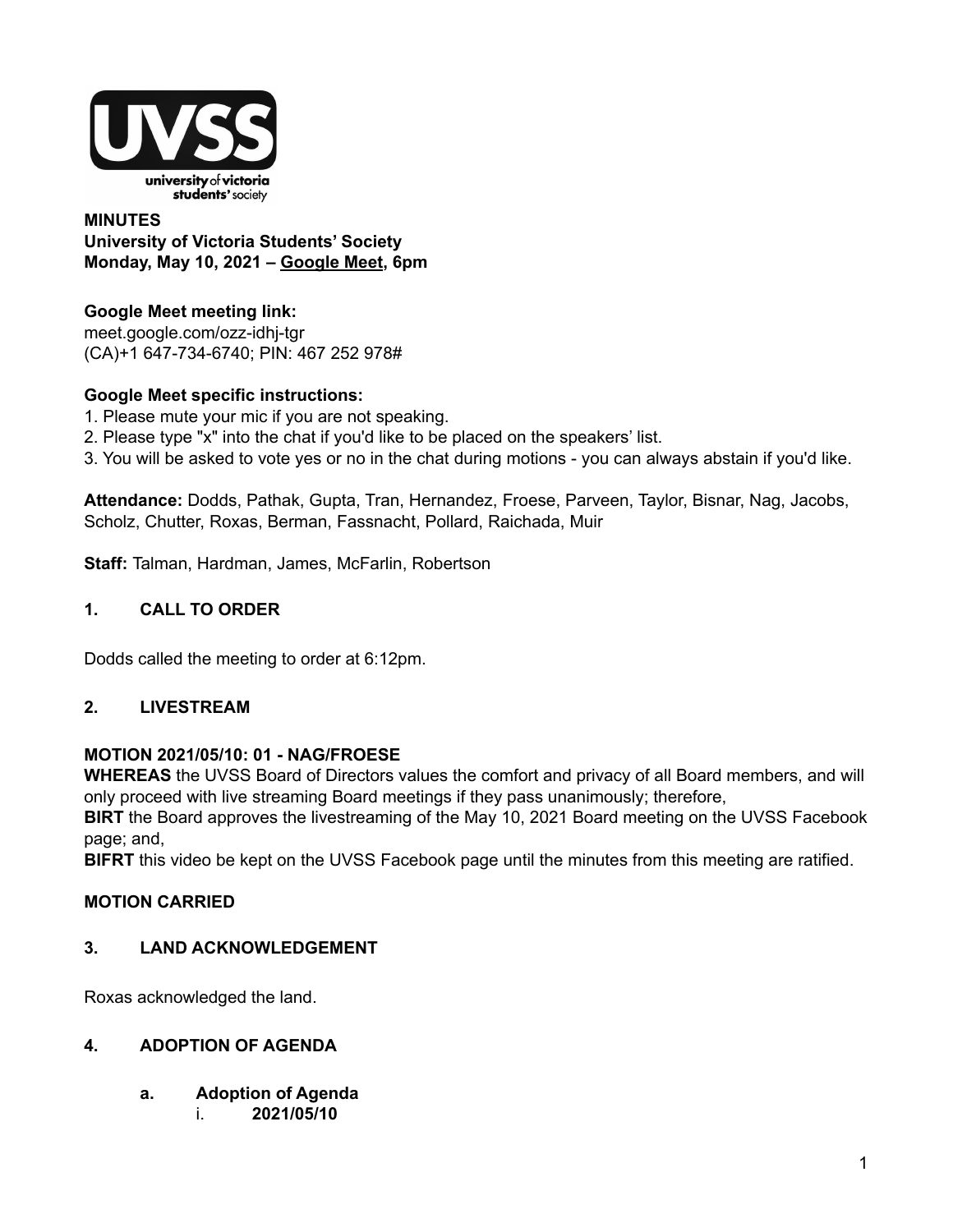# **MOTION TO ADOPT - JACOBS/NAG**

## **MOTION TO AMEND - HERNANDEZ/JACOBS**

To add in the following motions:

#### **MOTION 2021/05/10: 16 - HERNANDEZ/**

BIRT the following list of clubs are ratified and allocated their respective funding.

#### **MOTION 2021/05/10: 17 - HERNANDEZ/**

BIRT the following list of Special Project Grants are approved.

#### **MOTION 2021/05/10: 18 - HERNANDEZ/**

BIRT the following list of course unions are ratified and allocated their respective funding.

(See motions below for lists)

#### **MOTION CARRIED**

#### **MOTION TO AMEND - NAG/JACOBS**

To change Motion 9 from 'Campaigns' to 'Finance & Operations' **MOTION CARRIED**

#### **MOTION TO AMEND - NAG/FROESE**

To postpone elections to H&D and U-PASS committees in Motion 11. **MOTION CARRIED**

## **MOTION CARRIED**

- **b. Adoption of Minutes**
	- i. **2021/04/19**

#### **MOTION TO ADOPT - JACOBS/BISNAR MOTION CARRIED**

#### **5. RATIFICATION OF DIRECTORS**

## **MOTION 2021/05/10: 02 - HERNANDEZ/ROXAS**

**BIRT** Delicia Jacobs is ratified as the SSD Representative to the UVSS Board of Directors for the 2021-2022 Board term.

#### **MOTION CARRIED**

#### **MOTION 2021/05/10: 03 - HERNANDEZ/JACOBS**

**BIRT** Owen Taylor is ratified as the UVic Pride Representative to the UVSS Board of Directors for the 2021-2022 Board term.

#### **MOTION CARRIED**

#### **MOTION 2021/05/10: 04 - HERNANDEZ/ROXAS**

**BIRT** Jenna Lancaster is ratified as the NSU Representative to the UVSS Board of Directors for the 2021-2022 Board term.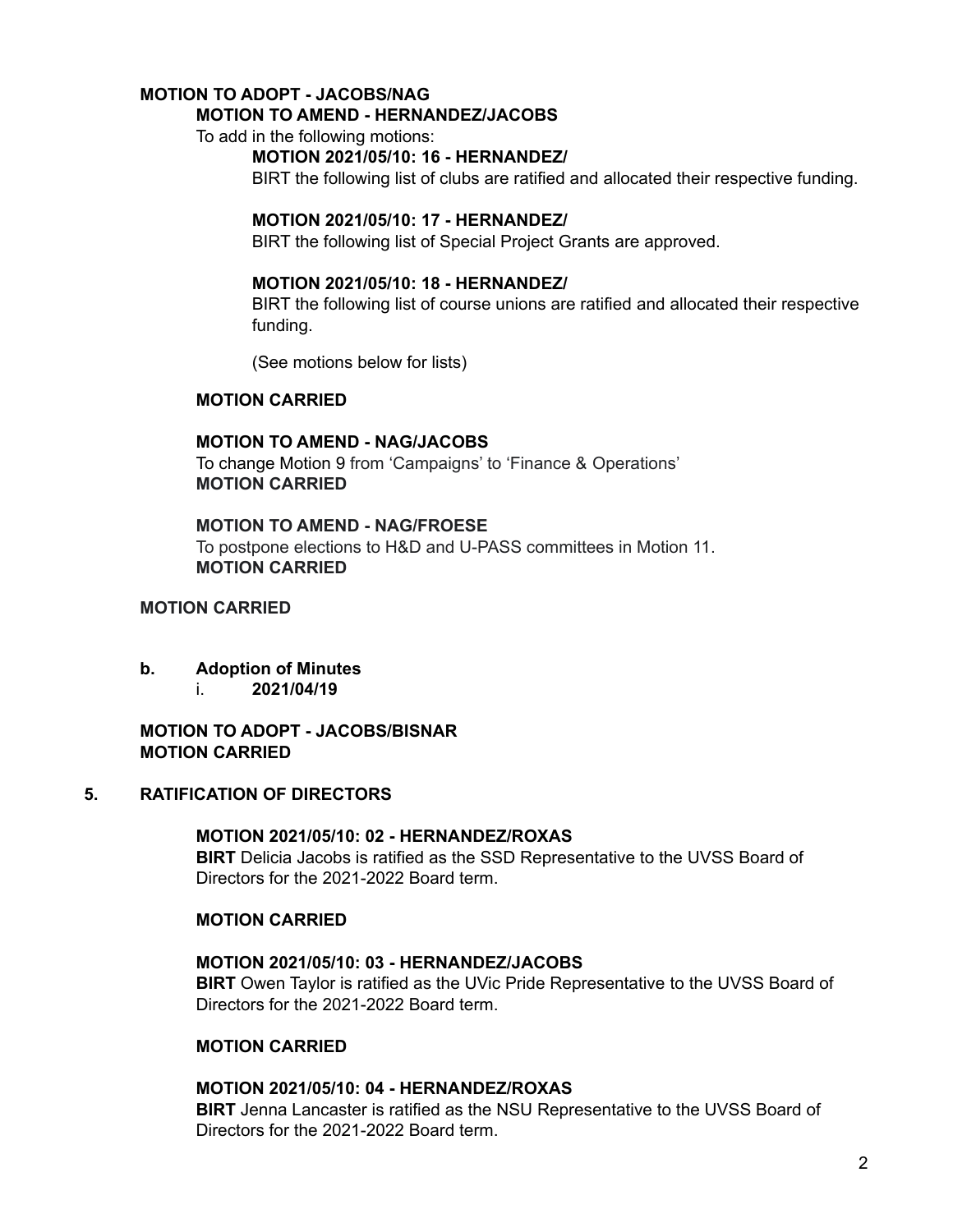#### **MOTION 2021/05/10: 05 - HERNANDEZ/**

**BIRT** Gina Tran is ratified as the SOCC Representative to the UVSS Board of Directors for the 2021-2022 Board term.

#### **MOTION 2021/05/10: 06 - HERNANDEZ/**

**BIRT** Kai Muir is ratified as the GEM Representative to the UVSS Board of Directors for the 2021-2022 Board term.

#### **MOTION TO OMNIBUS MOTIONS 4,5,6 - HERNANDEZ/NAG MOTION CARRIED**

## **6. PRESENTATIONS & ANNOUNCEMENTS**

- **a. PRESENTATIONS**
- **b. ANNOUNCEMENTS**

## **7. REPORTS**

#### **a. EXCLUDED MANAGERS**

## **b. PORTFOLIOS**

- 1. Campaigns and Community Relations
- 2. Finance and Operations
- 3. Outreach and University Relations
- 4. Student Affairs
- 5. Events
- 6. International Student Relations

#### **c. COMMITTEES AND COUNCILS**

- 1. Electoral
- 2. Executive Committee
- 3. Food Bank & Free Store
- 4. Peer Support Centre

#### **d. CONSTITUENCY ORGANIZATIONS & NSU**

- 1. GEM
- 2. NSU
- 3. Pride
- 4. SOCC
- 5. SSD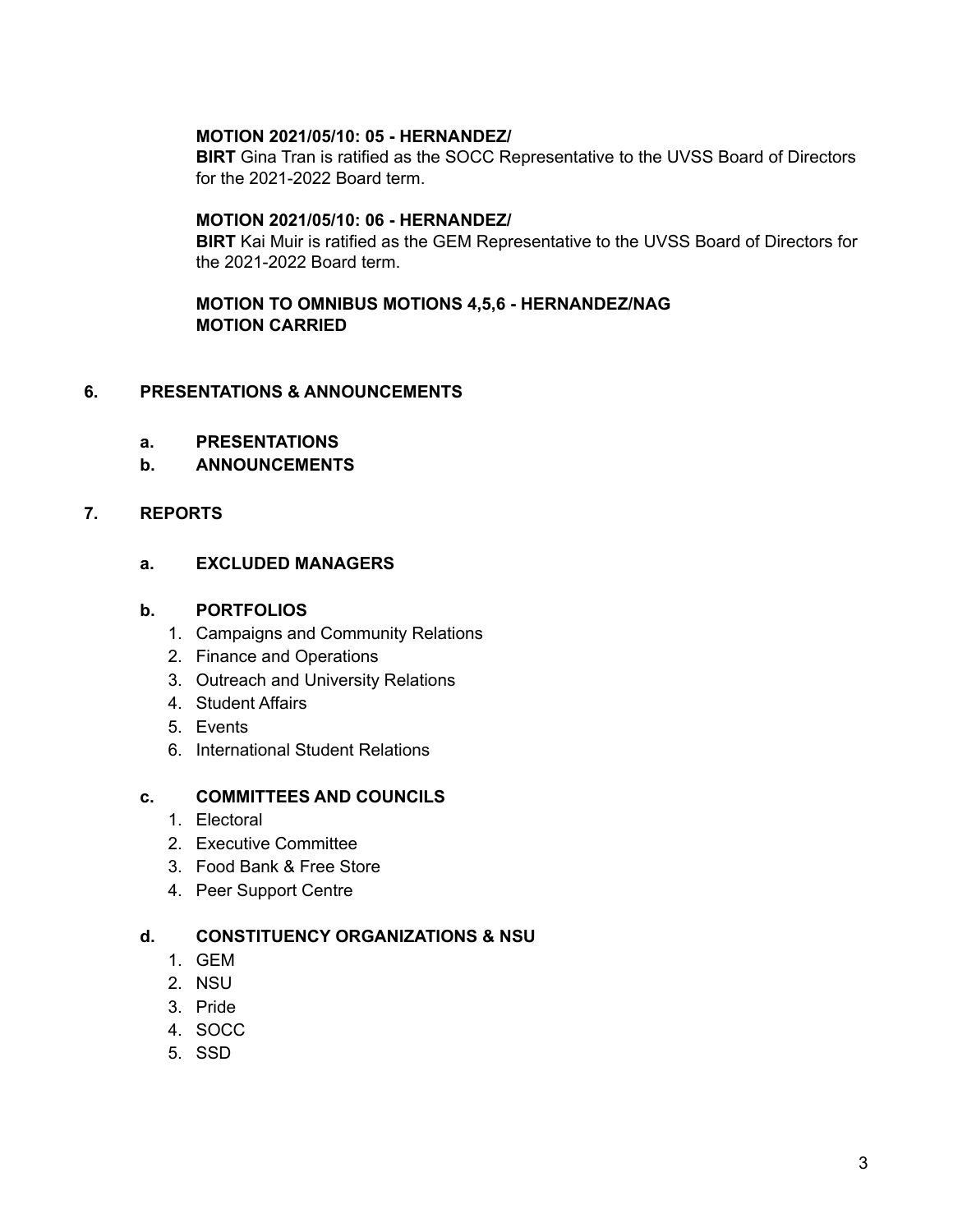## **8. QUESTION PERIOD (15 mins)**

## **9. MAIN MOTIONS**

## **a. PRIORITY BUSINESS**

#### **MOTION 2021/05/10: 07 - NAG/FASSNACHT**

**WHEREAS** the UVSS Board of Directors Policy requires Board meetings to happen twice per month; and,

**WHEREAS** Board meetings usually take place at 6pm on Monday evenings; therefore,

**BIRT** the Board approve of the following schedule for UVSS Board meetings, at 6pm on the following dates for the 2021-2022 term:

- Monday, May 10, 2021
- Monday, May 31, 2021
- Monday, June 14, 2021
- Monday, June 28, 2021
- Monday, July 12, 2021
- Monday, July 26, 2021
- Monday, August 16, 2021
- Monday, August 30, 2021
- Monday, September 13, 2021
- Monday, September 27, 2021
- Monday, October 4, 2021
- Monday, October 18, 2021
- Monday, November 1, 2021
- Monday, November 15, 2021
- Monday, December 6, 2021
- Monday, December 13, 2021
- Monday, January 10, 2022
- Monday, January 24, 2022
- Monday, February 7, 2022
- Monday, February 14, 2022
- Monday March 7, 2022
- Monday, March 21, 2022
- Monday, April 11, 2022
- Monday, April 25, 2022

## **MOTION CARRIED**

#### **MOTION 2021/05/10: 08 – HERNANDEZ/PATHAK**

**BIRT** nominations be opened for Directors at-Large to fill vacancies as Portfolio DALs attached to the following Lead Directors, and their nominations are approved:

#### **Campaigns and Community Relations** Two (2) Directors at-Large

Nominations: Hailey Chutter and Kritika Gupta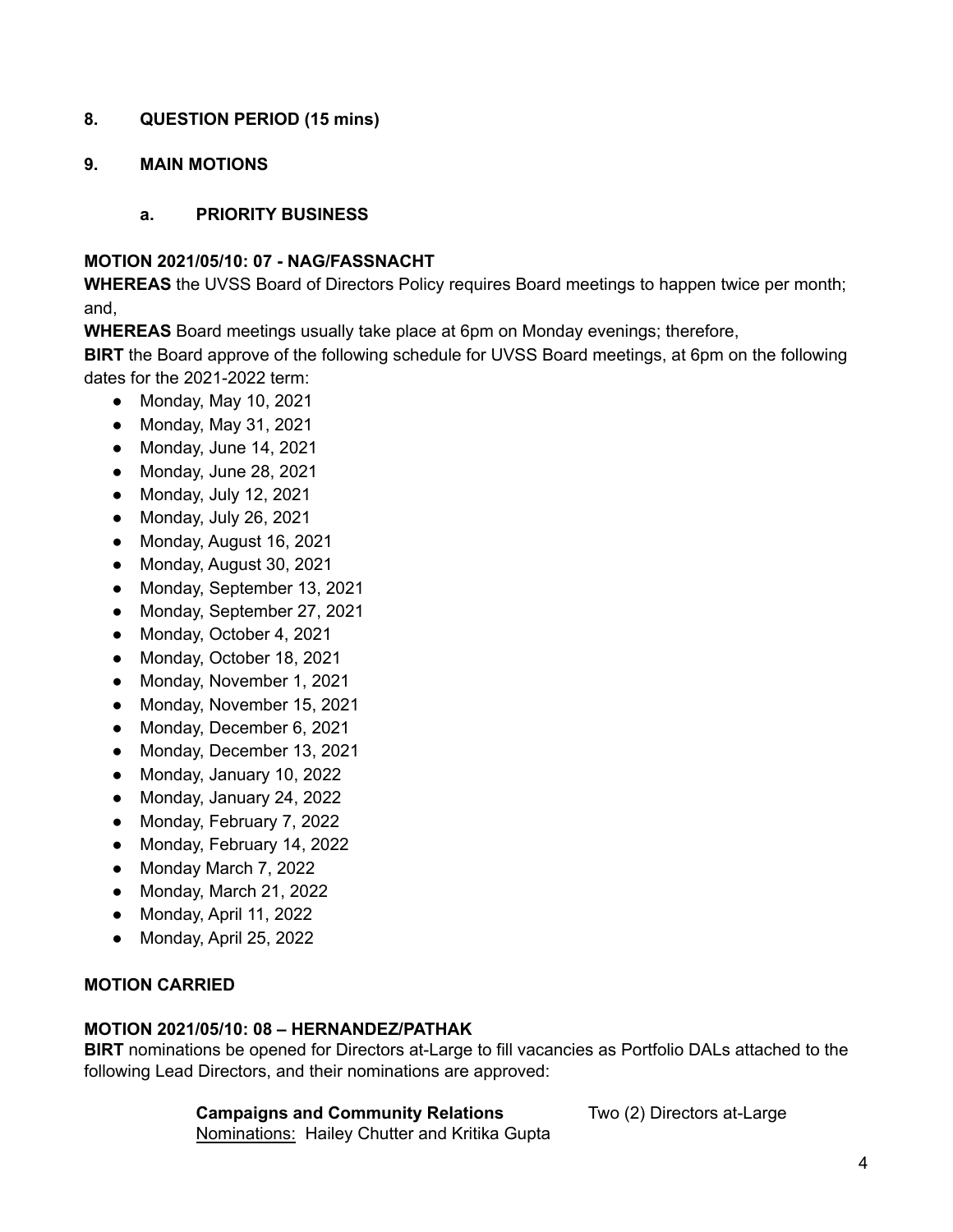| <b>Outreach and University Relations</b><br>Two (2) Directors at-Large<br>Nominations: Deborah Berman and Kathleen Banville |                            |  |  |
|-----------------------------------------------------------------------------------------------------------------------------|----------------------------|--|--|
| <b>Finance and Operations</b><br>Nominations: Nigel Bisnar and Rowan Froese                                                 | Two (2) Directors at-Large |  |  |
| <b>Student Affairs</b><br>Nominations: Sid Pathak                                                                           | Two (2) Directors at-Large |  |  |
| <b>Events</b><br>Nominations: Kishal Scholz and Dhruvi Raichada                                                             | Two (2) Directors at-Large |  |  |
| <b>International Student Relations</b><br><b>Nominations: Shilpa Parveen</b>                                                | One (1) Director at-Large  |  |  |

## **MOTION CARRIED**

## **MOTION 2021/05/10: 09 – ROXAS/GUPTA**

**BIRT** nominations be opened for directors to fill vacancies on the following *open committees with open membership,* and their nominations are approved:

#### **MOTION TO AMEND - RAICHADA/PATHAK**

**BIFRT** that vacancies for second chairs are elected within committees. **MOTION CARRIED**

| <b>Committee:</b> | <b>Vacancies:</b>                   | <b>Nominations:</b>                                                              | Elected:                                                                         |  |
|-------------------|-------------------------------------|----------------------------------------------------------------------------------|----------------------------------------------------------------------------------|--|
| Campaigns         | One (1) Director as<br>Second Chair | $\overline{\phantom{a}}$                                                         |                                                                                  |  |
|                   | Four (4) Directors                  | Kritika Gupta<br><b>Hailey Chutter</b><br>Owen Taylor<br>Kai Muir                | Kritika Gupta<br><b>Hailey Chutter</b><br>Owen Taylor<br>Kai Muir                |  |
|                   | 1 Director vacancy remains          |                                                                                  |                                                                                  |  |
| Events            | One (1) Director as<br>Second Chair | <b>Kishal Scholz</b>                                                             | <b>Kishal Scholz</b>                                                             |  |
|                   | Five (5) Directors                  | Dhruvi Raichada<br>Kritika Gupta<br>Kai Muir<br>Deborah Berman<br>Shilpa Parveen | Dhruvi Raichada<br>Kritika Gupta<br>Kai Muir<br>Deborah Berman<br>Shilpa Parveen |  |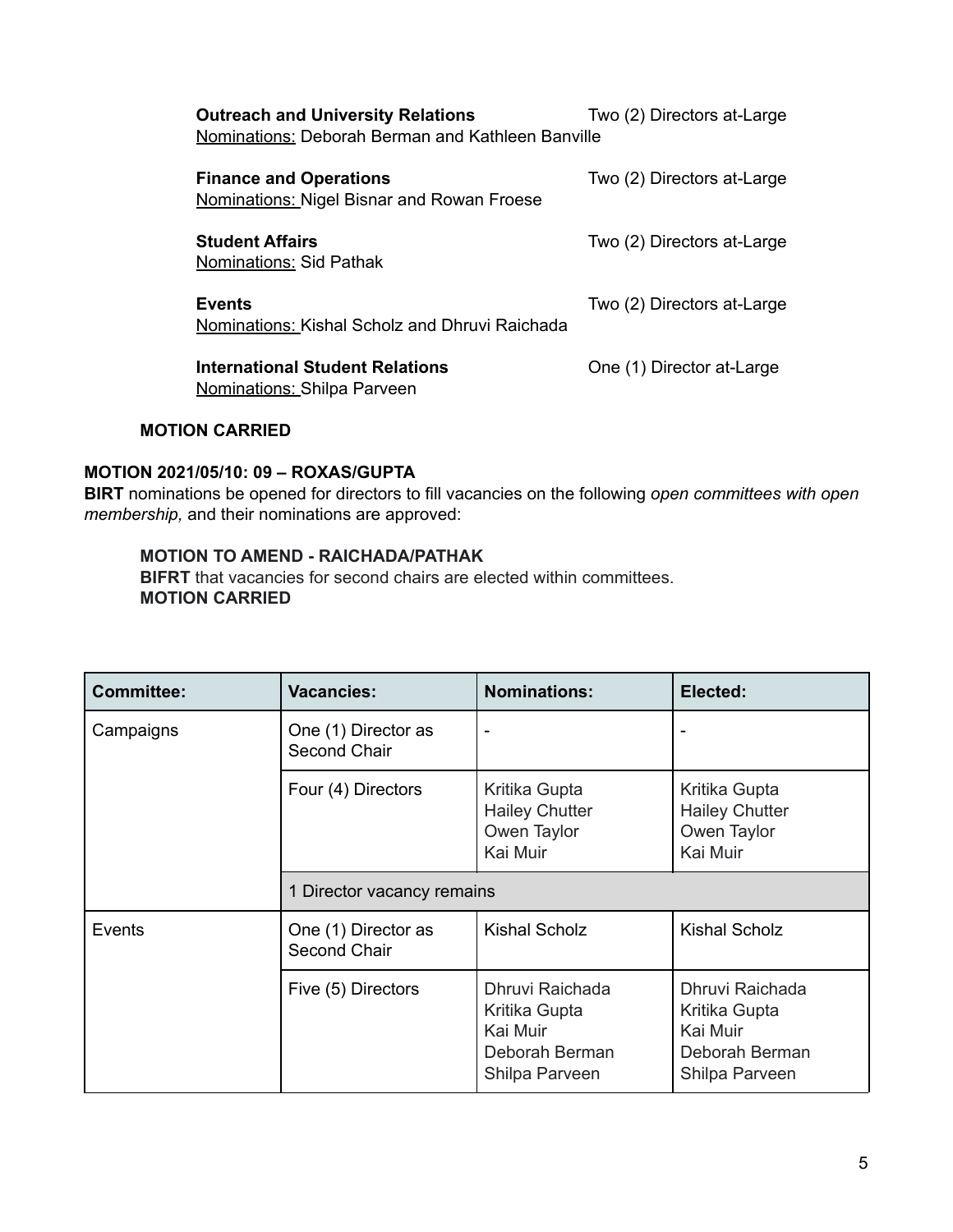| Finance & Operations            | One (1) Director as<br>Second Chair        | $\blacksquare$                                                                         |                                                                                               |  |
|---------------------------------|--------------------------------------------|----------------------------------------------------------------------------------------|-----------------------------------------------------------------------------------------------|--|
|                                 | Four (4) Directors                         | <b>Nigel Bisnar</b><br>Rowan Huff Froese<br>Sid Pathak<br>Dhruvi Raichada<br>Gina Tran | <b>Nigel Bisnar</b><br>Rowan Huff Froese<br><b>Sid Pathak</b><br>Dhruvi Raichada<br>Gina Tran |  |
| Member Outreach &<br>Engagement | One (1) Director as<br>Second Chair;       | Deborah Berman                                                                         | Deborah Berman                                                                                |  |
|                                 | Three (3) Directors                        | Kathleen Banville<br>Owen Taylor                                                       | Kathleen Banville<br>Owen Taylor                                                              |  |
|                                 | 1 Director vacancy remains                 |                                                                                        |                                                                                               |  |
| <b>Policy Development</b>       | One (1) Director as<br><b>Second Chair</b> | $\overline{\phantom{m}}$                                                               |                                                                                               |  |
|                                 | Five (5) Directors                         | Kai Muir<br>Owen Taylor<br>Kathleen Banville                                           | Kai Muir<br>Owen Taylor<br>Kathleen Banville                                                  |  |
|                                 | 3 Director vacancies remain                |                                                                                        |                                                                                               |  |

## **MOTION CARRIED**

## **MOTION 2021/05/10: 10 – POLLARD/GUPTA**

**BIRT** nominations be opened for directors to fill vacancies on the following *open committees with closed membership* and their nominations are approved:

| <b>Committee:</b>                      | Vacancy:                                            | <b>Nominations:</b> | Elected:   |
|----------------------------------------|-----------------------------------------------------|---------------------|------------|
| <b>Advocacy Relations</b><br>Committee | One (1) Director<br>(non-voting)                    | None                |            |
| <b>Clubs Council</b>                   | One (1) Director as<br>Second Chair<br>(non-voting) | Sid Pathak          | Sid Pathak |
| <b>Course Union</b><br>Council         | One (1) Director as<br>Second Chair<br>(non-voting) | Sid Pathak          | Sid Pathak |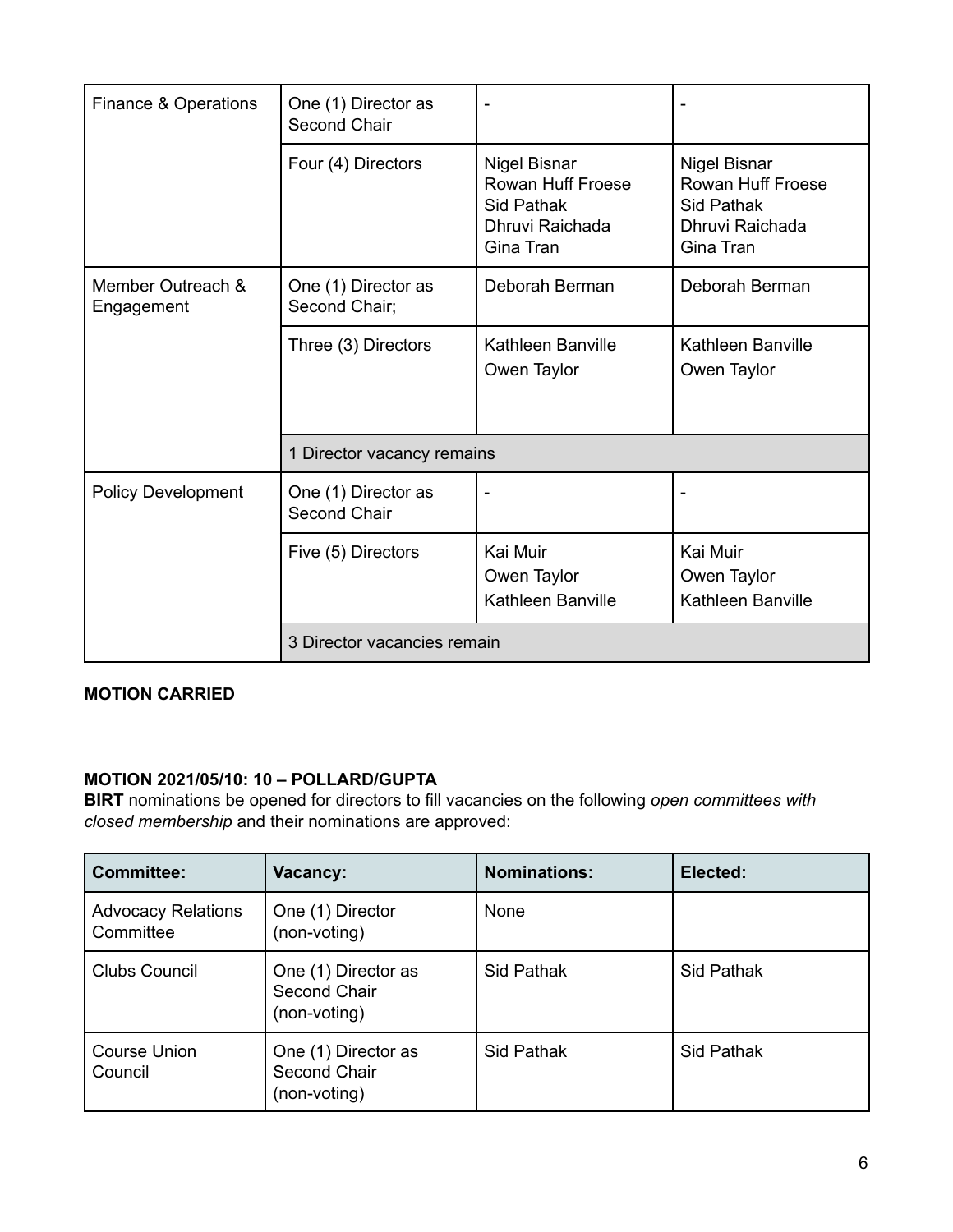| PDU Council | One (1) Director as<br><b>Second Chair</b><br>(non-voting) | Sid Pathak | <b>Sid Pathak</b> |
|-------------|------------------------------------------------------------|------------|-------------------|
|             |                                                            |            |                   |

## **MOTION CARRIED**

#### **MOTION 2021/05/10: 11 – HERNANDEZ/PATHAK**

**BIRT** nominations be opened for directors to fill vacancies on the following *closed committees* and their nominations are approved:

#### **MOTION TO AMEND - RAICHADA/PATHAK**

**BIFRT** that vacancies for second chairs may be elected within committees. **MOTION CARRIED**

| <b>Committee:</b>    | Vacancy:                                     | <b>Nominations:</b>                                                       | Elected:                                                    |  |
|----------------------|----------------------------------------------|---------------------------------------------------------------------------|-------------------------------------------------------------|--|
| Electoral            | One (1) Director as<br>Chair (elected first) | Marran Dodds                                                              | <b>Marran Dodds</b>                                         |  |
|                      | Two (2) Directors                            | <b>Mariel Hernandez</b>                                                   | <b>Mariel Hernandez</b>                                     |  |
|                      | 1 Director vacancy remains                   |                                                                           |                                                             |  |
| <b>SUB Marketing</b> | One (1) Director as<br>Second Chair          | $\overline{\phantom{a}}$                                                  |                                                             |  |
|                      | Two (2) Directors                            | <b>Nigel Bisnar</b><br>Rowan Huff Froese<br>Sid Pathak<br>Dhruvi Rachaida | <b>Nigel Bisnar</b><br>Rowan Huff Froese<br>Dhruvi Rachaida |  |
| Ombudsperson         | One (1) Director                             | Delicia Jacobs                                                            | Delicia Jacobs                                              |  |
| Personnel            | One (1) Lead Director<br>as Second Chair     | <b>Robin Pollard</b>                                                      | Robin Pollard                                               |  |
|                      | One (1) Non-Lead<br><b>Director</b>          | Dhruvi Raichada                                                           | Dhruvi Raichada                                             |  |
|                      | One (1) Director                             | Q Roxas                                                                   | Q Roxas                                                     |  |

## **MOTION TO RECESS - ROXAS/FASSNACHT** Recess for 10 min. **MOTION CARRIED**

**MOTION CARRIED**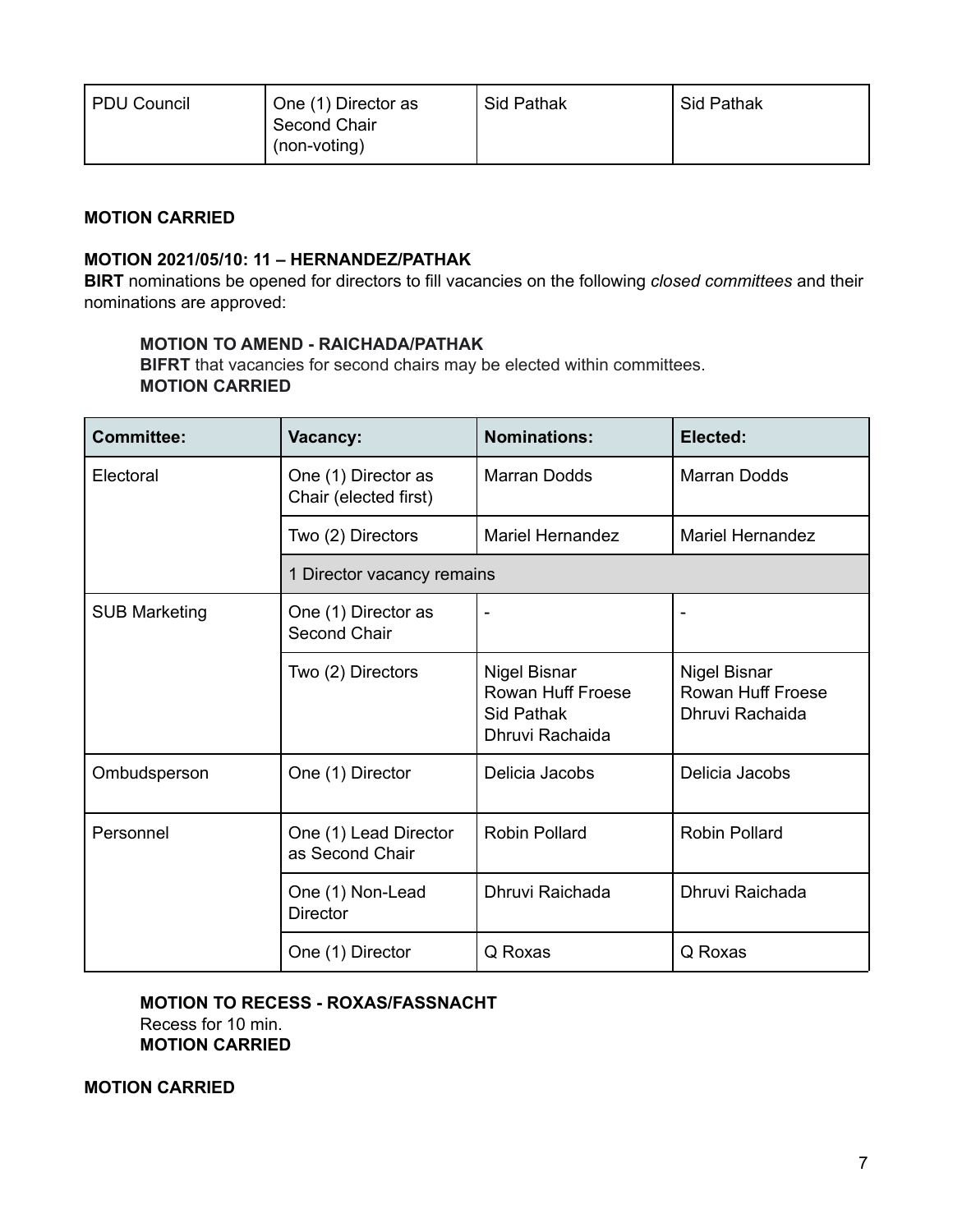## **MOTION 2021/05/10: 12 – NAG/GUPTA**

BIRT nominations be opened to fill the vacancy of a minimum of one director as Food Bank Director (re: Board Policy Section 2: Finance, Part 3 Dedicated Funds, 3.5 Food Bank Fund), and their nominations are approved.

Nominations: Q Roxas, Mariel Hernandez, Hailey Chutter All elected.

#### **MOTION CARRIED**

#### **MOTION 2021/05/10: 13 – ROXAS/BISNAR**

BIRT nominations be opened to fill the vacancy of a minimum of one director as of Peer Support Centre Director (re: Board Policy Section 2: Finance, Part 3 Dedicated Funds, 3.6 Peer Support Centre Fund), and their nominations are approved.

Nominations: Delicia Jacobs, Kritika Gupta, Shilpa Parveen, Josh Fassnacht All elected.

#### **MOTION CARRIED**

#### **MOTION 2021/05/10: 14 – HERNANDEZ/NAG**

**BIRT** nominations be opened to fill the following vacancies on Advocacy Relations Committee:

One (1) Member as recommended by Society for Students with a Disability (SSD) : Delicia Jacobs

One (1) Member as recommended by the Native Students Union (NSU) Nominate : Jenna

One (1) Member as recommended by UVic Pride: Owen Taylor

One (1) Member as recommended by the Students of Colour Collective (SOCC) : Gina Tran

One (1) Member as recommended by Gender Empowerment Centre (GEM): Kai Muir

#### **MOTION CARRIED**

#### **MOTION 2021/05/10: 15 - POLLARD/HERNANDEZ**

**WHEREAS** UVSS Bylaw 9.2 states that "Directors shall be permitted to take leaves of absence for a maximum of one [1] semester per term of office to facilitate co-op, work, or any school related activity that removes the Director from the Greater Victoria area"; therefore,

**BIRT** the Board approves a leave of absence for the summer 2021 semester for Kathleen Banville.

#### **MOTION CARRIED**

#### **MOTION 2021/05/10: 16 - HERNANDEZ/PATHAK**

BIRT the following list of clubs are ratified and allocated their respective funding.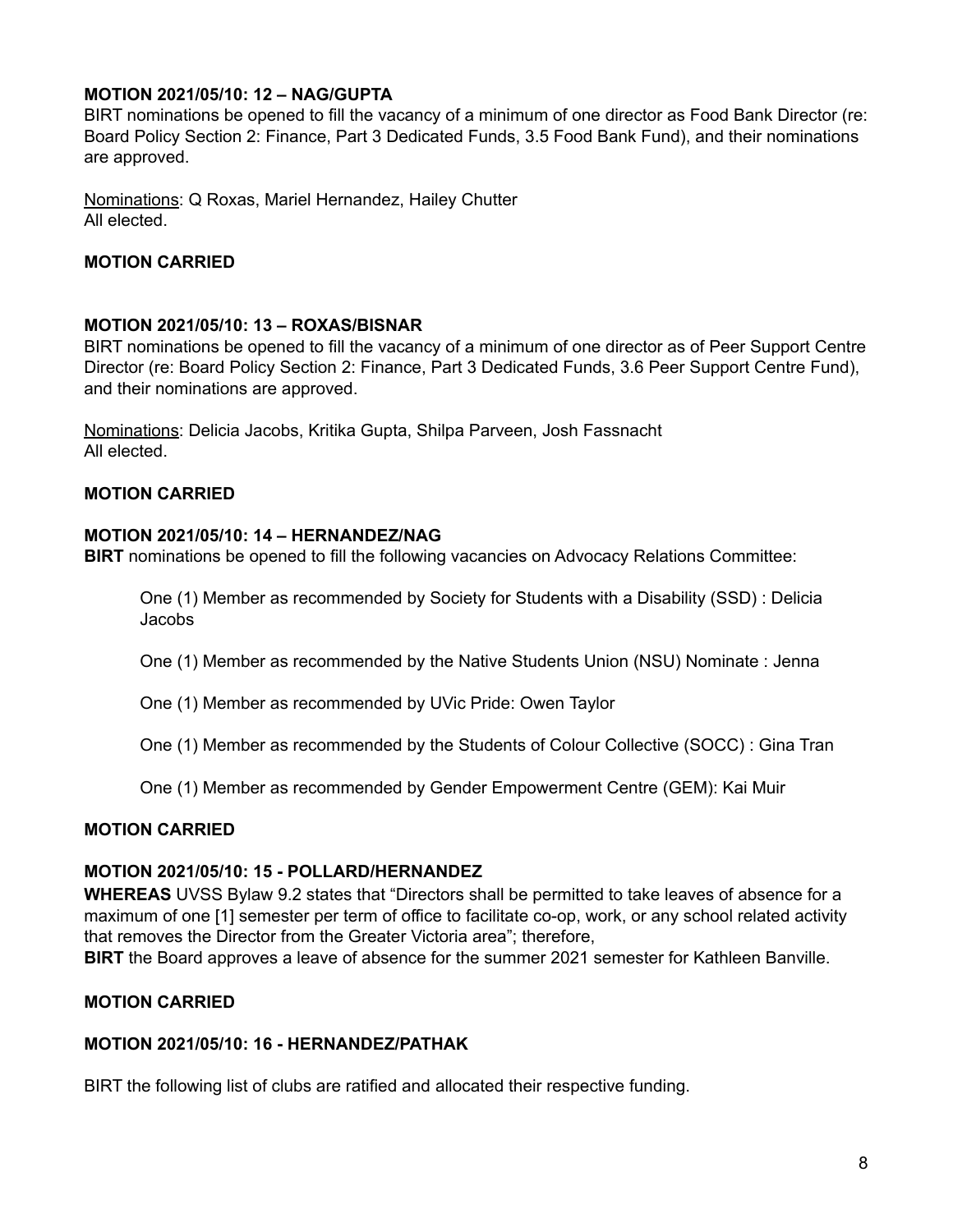Returning clubs with full funding

- 1. Beer Club
- 2. CSCE UVic Chapter
- 3. Engineers Without Borders
- 4. Hillel On Campus
- 5. Hong Kong Student Association
- 6. Inclusive Christians Club
- 7. International Friendship Group
- 8. InterVarsity UVIC
- 9. Japanese Culture Club UVic
- 10. Mental Health Awareness Club
- 11. Rotaract Club Of Victoria
- 12. UVic Anime Club
- 13. UVic Astrophotography Club
- 14. Uvic Blood4Life Club
- 15. UVic Concrete Canoe Team
- 16. UVic Environment Engineering Club (UVEEC)
- 17. UVic Formula Hybrid
- 18. UVic Formula Racing Electric
- 19. UVic Guitar Club
- 20. UVic Medieval Club
- 21. UVIC Model United Nations Club
- 22. Uvic Muslim Student Association
- 23. UVic Photoclub
- 24. UVic Renewable Energy Club
- 25. UVic Rocketry
- 26. UVic Seismic Design Team
- 27. UVic Stem Cell Club
- 28. UVic Stroke Awareness Association
- 29. UVic Students Offering Support (SOS)
- 30. UVIC Submarine Racing Club
- 31. Victoria Mandarin Toastmasters club
- 3 2. Vik e L a b s
- 3 3. Wis e & W ell VIC
- 34. Young Communist League
- 35. Young Women in Business
- 36. World University Service Canada (WUSC) UVic
- 37. UVic Ecological Restoration Club

Returning Clubs (Late, Half Funding)

- 1. A U VIC
- 2. F & S Clu b
- 3. UVic Minecraft Club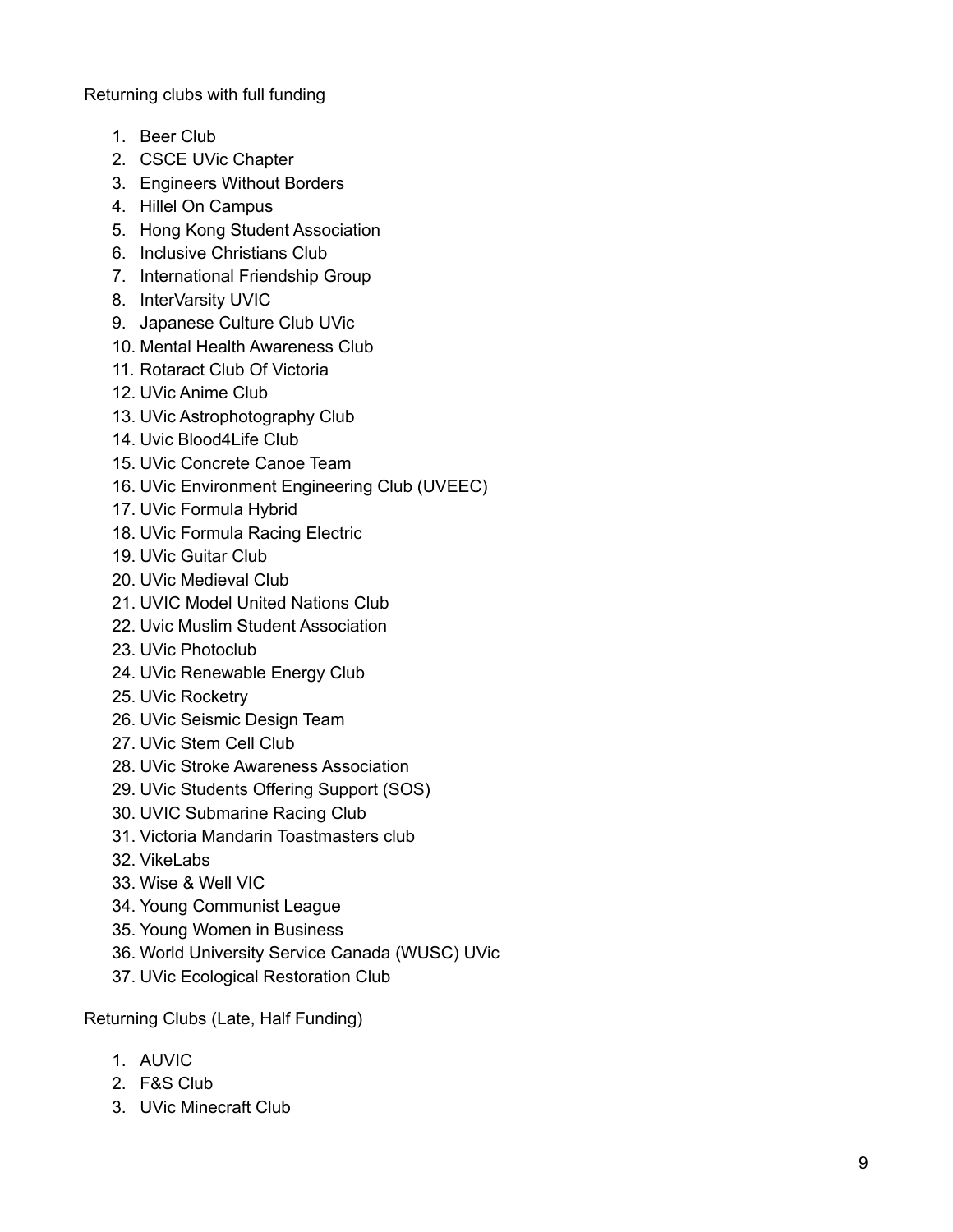New Clubs (Half Funding)

- 1. The H.O.P.E Initiative Foundation
- 2. Society of Economic Geologists
- 3. UVic Harm Reduction Club

Returning Clubs (No Funding)

- 1. Chinese Students and Scholars Association
- 2. UVic Formula Racing
- 3. UVic Hong Kong Student Association

## **MOTION 2021/05/10: 17 - HERNANDEZ/**

BIRT the following list of Special Project Grants are approved.

- 1. Young Communist League: \$600
- 2. CSCE UVic Chapter: \$500
- 3. VikeLabs: \$600
- 4. UVIC Inclusive Christians Club: \$600
- 5. Ecological Restoration Club: \$400
- 6. Uvic Rocketry: \$600
- 7. University of Victoria's Formula Hybrid Team: \$500

## **MOTION 2021/05/10: 18 - HERNANDEZ/**

BIRT the following list of course unions are ratified and allocated their respective funding.

Full Base Funding

- 1. Computer Music
- 2. UWUCU (UVic Writing Undergraduate Course Union)
- 3. University of Victoria Nursing Student Society (UVNSS)
- 4. Underlings (Linguistic Course Union)
- 5. The Undergraduates of Political Science
- 6. Biology Undergraduate Society (BUGS)
- 7. History Undergraduate Body
- 8. Society of Geography Students
- 9. English Students' Association

## No Funding

10. Greek and Roman Studies Student Association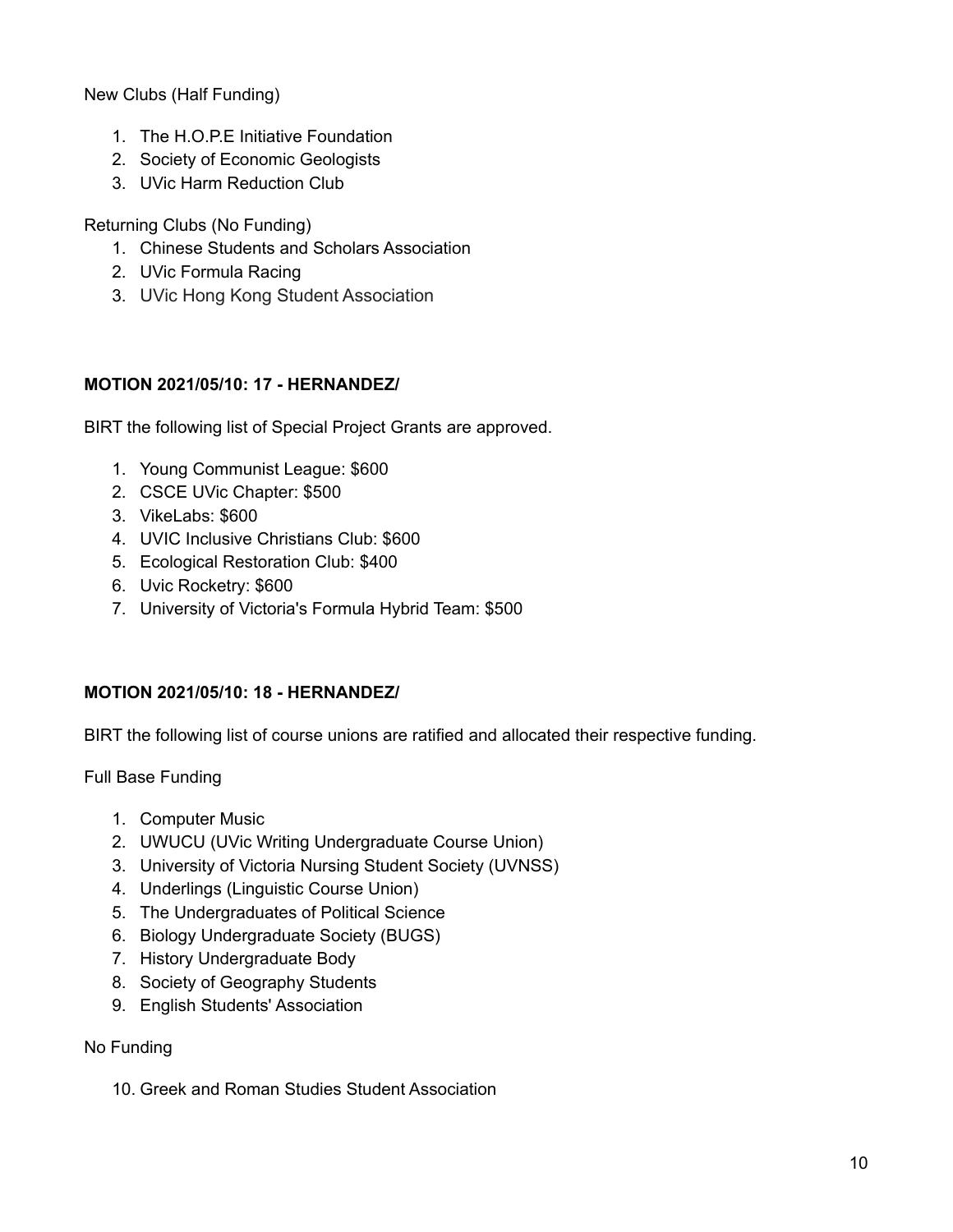#### 11. PHASERS

## **MOTION TO OMNIBUS MOTIONS 16,17, 18 - HERNANDEZ/PATHAK MOTION CARRIED**

#### **MOTION CARRIED**

#### **MOTION TO MOVE IN CAMERA - NAG/BISNAR**

The meeting moved in camera at 7:38pm. **MOTION CARRIED**

#### **10. IN-CAMERA**

- **a. Legal**
- **b. Personnel Committee Report**

#### **MOTION 2021/05/10: A1 - NAG/PATHAK**

**BIRT** the Martlet Sub-License and Operating Agreement be renewed for 5 years with an end date of April 30, 2026.

#### **MOTION CARRIED**

#### **MOTION TO MOVE OUT OF CAMERA - ROXAS/PATHAK**

The meeting moved out of camera at 7:52pm.

#### **MOTION CARRIED**

#### **11. MEETING TIMES**

**The next meeting scheduled by the Board of Directors is:** Monday, May 31, 2021 on Google Meet (online).

#### **12. ADJOURNMENT -**

#### **13. UVSS DIRECTORS' REPORTS**

#### **Dipayan Nag (34.5 hours)**

- Executive Orientation.
- Review of emails, policies and other SUB work.
- Review of Latest(FEB) income statements.
- Attended Prep session for meeting with MLA Murray Rankin.
- Session with Studentcare.
- Portfolio Meeting.
- Meeting with Leads.
- Meeting with Execs.
- Review of former Strategic Plan.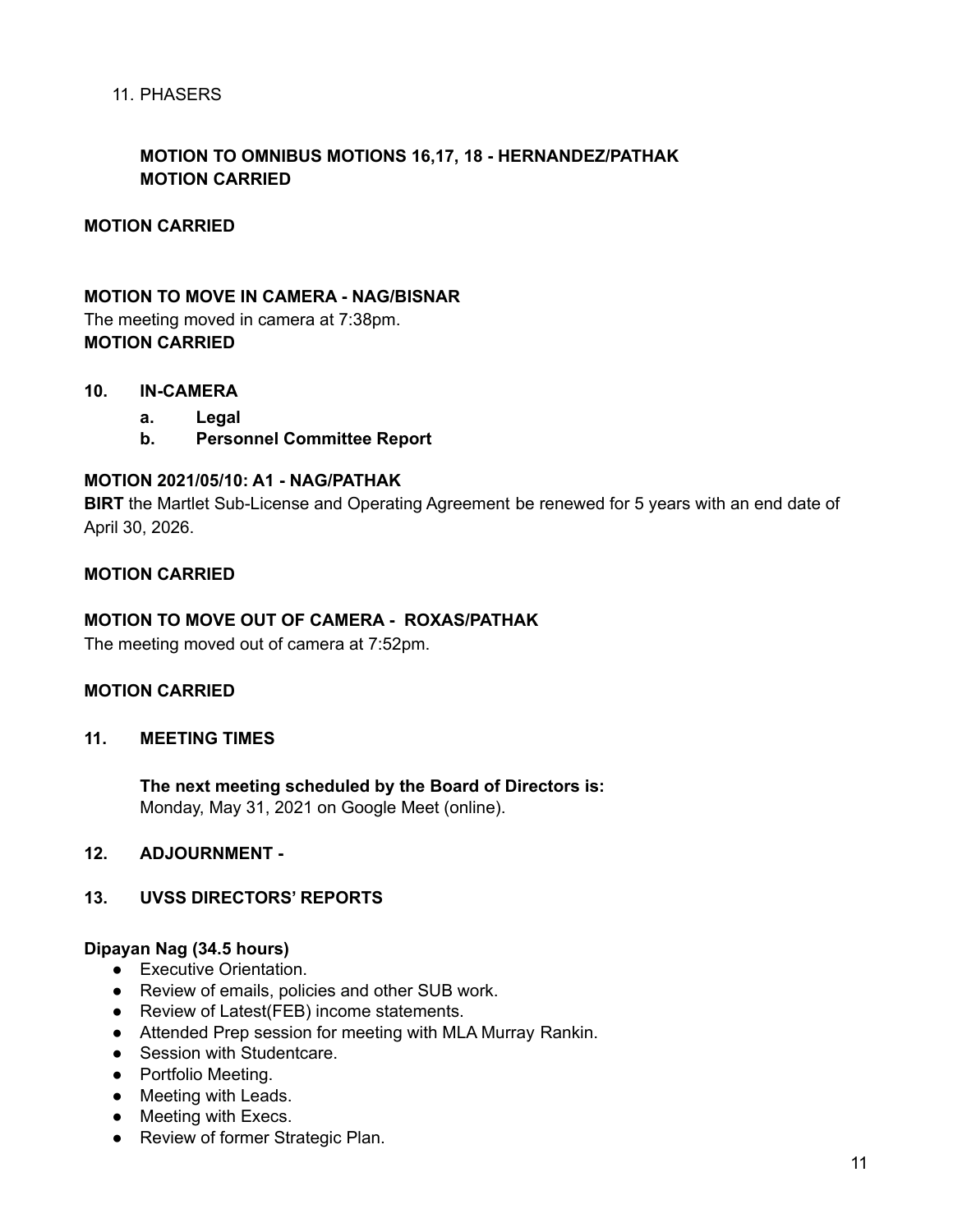- Review last fiscal budget.
- Training with former DFinOps.
- Other Administrative duties.

## **Q Roxas (35 hours)**

- Orientation & Meetings (14.0)
	- Leads Orientation(s), Introductions, Meetings (10.0)
	- $\circ$  EDI (2.0)
	- Murray Rankin (2.0)
- Committees (2.0)
	- Exec Comm (1.0)
	- Events Planning (1.0)
- Admin (19.0)
	- Cheque Signing: (1.5)
	- Emails, Admin, Organization (17.5)

## **Robin Pollard (36.25 hours)**

- General
	- Board of Directors Training (8 hours)
	- Meetings/training with Emily (3 hours)
	- Exec and Leads meeting (2 hours)
	- $\circ$  Emails + Organizing + Clarifying + Researching (16.5)
	- Prep for meeting with MLA Rankin (2 hours)
- Make Transit Work
	- Transit Coalition Meeting (1 hour)
	- Research (1 hour)
- Anti Discrimination Campaign
	- EDI SOFAR Meeting (1 hour)
	- UVic Sci EDI (0.5 hour)
- Rent With Rights
	- Research on Oak Bay Occupancy Limit (1.25 hour)

## **Marran Dodds (37 hours)**

- Training (10 hours)
- Emails and Administration (22 hours)
- Exec Committee (1 hour)
- UVic Introductions ( 2.5 hours)
- Meeting with MLA Murray Rankin (1 hour)
- Outreach Portfolio(!!) (0.5 hour)

## **Mariel Hernández (33. 2 hours)**

- Orientation, Meetings and Training
	- Leads Training, Introductions with stakeholders, and Outgoing Director meeting (12 hours)
- Administration